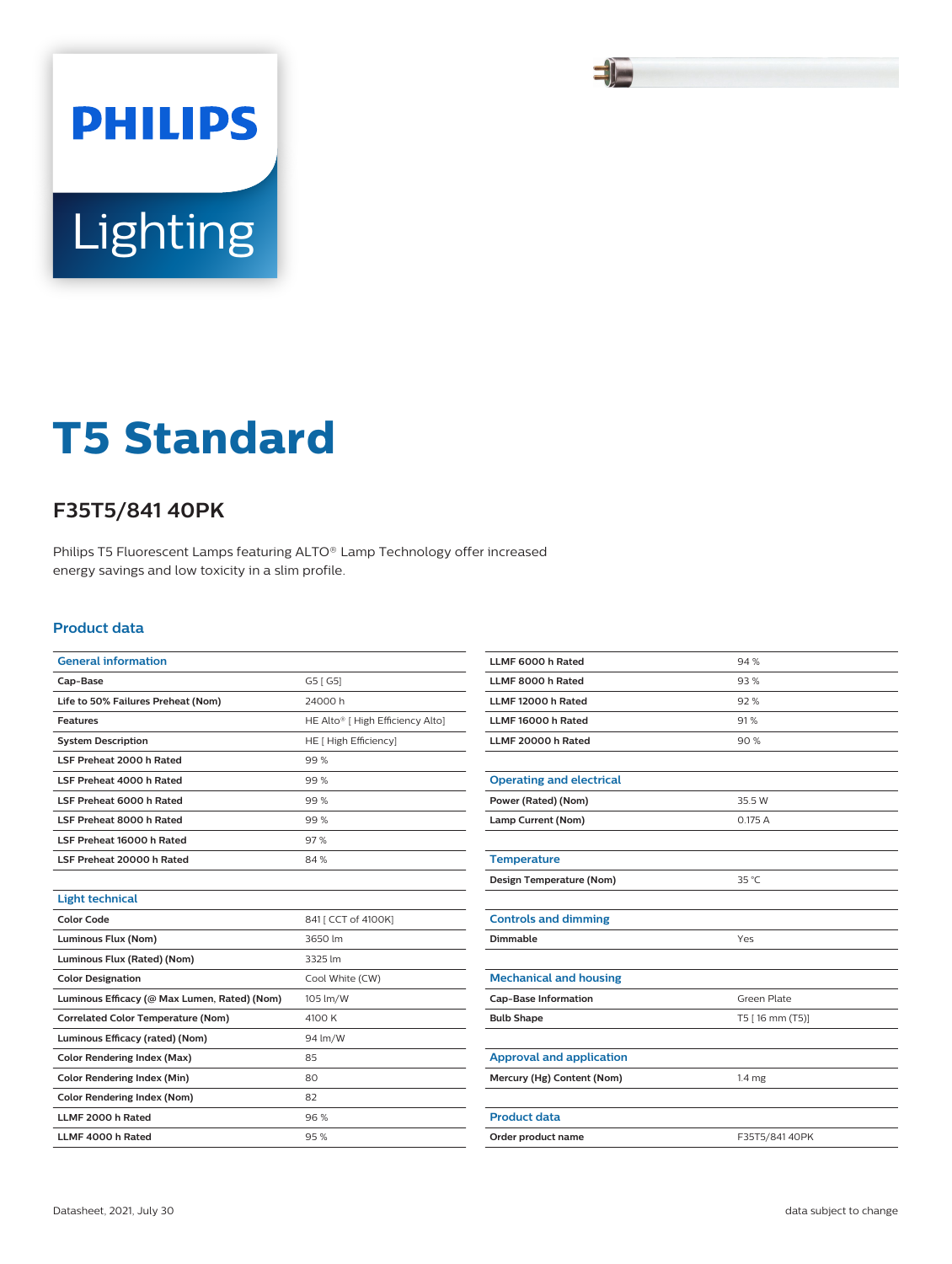### **T5 Standard**

| <b>EAN/UPC - Product</b>        | 046677230951 |
|---------------------------------|--------------|
| Order code                      | 230953       |
| Numerator - Quantity Per Pack   |              |
| Numerator - Packs per outer box | 40           |
| Material Nr. (12NC)             | 927992784022 |

| Net Weight (Piece) | 128,700 g                   |
|--------------------|-----------------------------|
| <b>ILCOS Code</b>  | FDH-35/40/1B-L/P-G5-16/1450 |
|                    |                             |

#### **Dimensional drawing**

| <b>Product</b>       | $D(max)$ A (max)              | B (max) | B (min) | C (max)   |
|----------------------|-------------------------------|---------|---------|-----------|
| F35T5/841 40PK 17 mm | 1449.0 mm 1456.1 mm 1453.7 mm |         |         | 1463.2 mm |

#### **F35T5/841 40PK**

**Lifetime**









**MASTER TL5 HE Life Expectancy 12 h cycle**

**MASTER TL5 HE Lumen Maintenance 3 h + 12 h cycle**